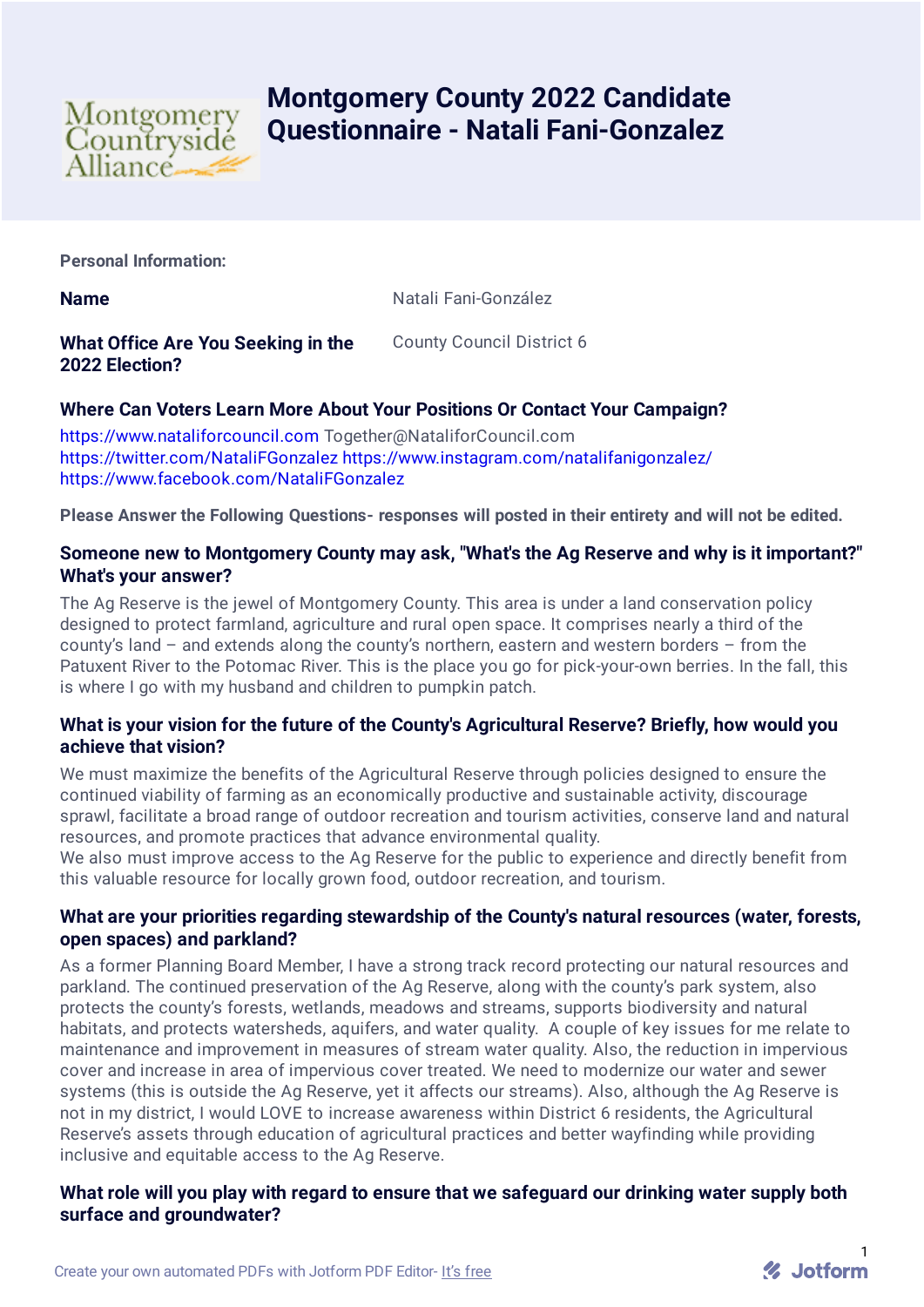I will work to update the County's vulnerability assessments in my district, including updating floodplain maps and modernizing water and sewer systems. That's key for me. Please note that I'm a certified Climate Change Officer by the Association of Climate Change Officers: [https://climateofficers.org](https://climateofficers.org/) I will work to ensure that we update our polices to truly do everything in our power to protect our planet.

# **What are your top priorities to help the County address climate change? What role will the Ag Reserve play?**

Besides what I mentioned above as priorities for me, I would share that Montgomery County has made progress in reducing its greenhouse gas emissions, a key contributor to climate change, but has much farther to go to meet its goal of eliminating these emissions by 2035. Together, buildings and transportation are responsible for more than 90 percent of our county's greenhouse gas emissions, making reduced reliance on driving and more energy-efficient development patterns essential to meeting our climate objectives. In terms of the Ag Reserve, as stated above: I think we must ensure the continued viability of farming as an economically productive and sustainable activity, discourage sprawl, conserve land and natural resources, and promote practices that advance environmental quality.

# **What more can be done to support our local farm businesses and rural communities?**

As a former Planning Board member, I worked on the Agritourism Study, which examines issues raised by farmers, entrepreneurs, community members, planners and regulators. I hope to become a County Councilwoman to implement the recommendations on that study and ensure District 6 residents get to visit, respect and embrace our gorgeous Ag Reserve!

# **What are your regional transportation priorities? Do you support M83 and an additional Potomac bridge and outer beltway through the Reserve or adjacent rural zones?**

1.Veirs Mill Road BRT – I even made a video on Veirs Mill Road: [https://www.youtube.com/watch?](https://www.youtube.com/watch?v=mlbMfv1YUco) v=mlbMfv1YUco 2. Georgia Ave Improvement Design – not just in Montgomery Hills, but all the way particularly in activity centers like Wheaton, Aspen Hill, Forest Glen.

3. Bikeways: protected bike lanes to connect our communities, including the breezeway from Glenmont to Silver Spring.

4.Forest Glen Pedestrian tunnel…must happen pronto!

5.Sidewalk retrofit programs targeting places with heavy bus riders, and areas where we should have efficient bus routes.

My Planning Board record reflects my strong position in favor of transit: increasing bus routes, creating more protected bike lanes and walkable communities. I strongly oppose M-83 and adding lanes to the Beltway and 270 as they DO NOT reduce congestion. No to the additional Potomac Bridge.

#### **How should our County manage its solid waste? What role should incineration, composting and recycling play?**

The incinerator in Dickerson should be shut down. Now, how can we make Montgomery County a zero waste community; in a County where we still allow the use of plastic bags instead of banning them. I support setting measurable goals towards zero waste – this is clearly part of the climate emergency work. San Francisco and Toronto are places to look as role models; they collect food scraps! How are we not doing this already? We should ban plastic bags too. There are communities using Pay-As-You-Throw (PAYT) programs where residents/businesses are charged a fee for each bag or garbage-can of waste they generate. Basically, the less individuals throw away, the less they pay, which is a strong incentive to reduce waste. It is incredible the amount of waste we produce in the United States; particularly in Montgomery County. I think we need a cultural shift that focuses on creating a caring economy that protects our planet, which means being active and responsible individuals to protect our planet. So yes, let's work on food scraps! I compost in my house :)

# **What are your views on the general plan update "Thrive 2050," both the process and the draft now before the Council?**

Montgomery County, as well as every other county in Maryland and the City of Baltimore, is doing a